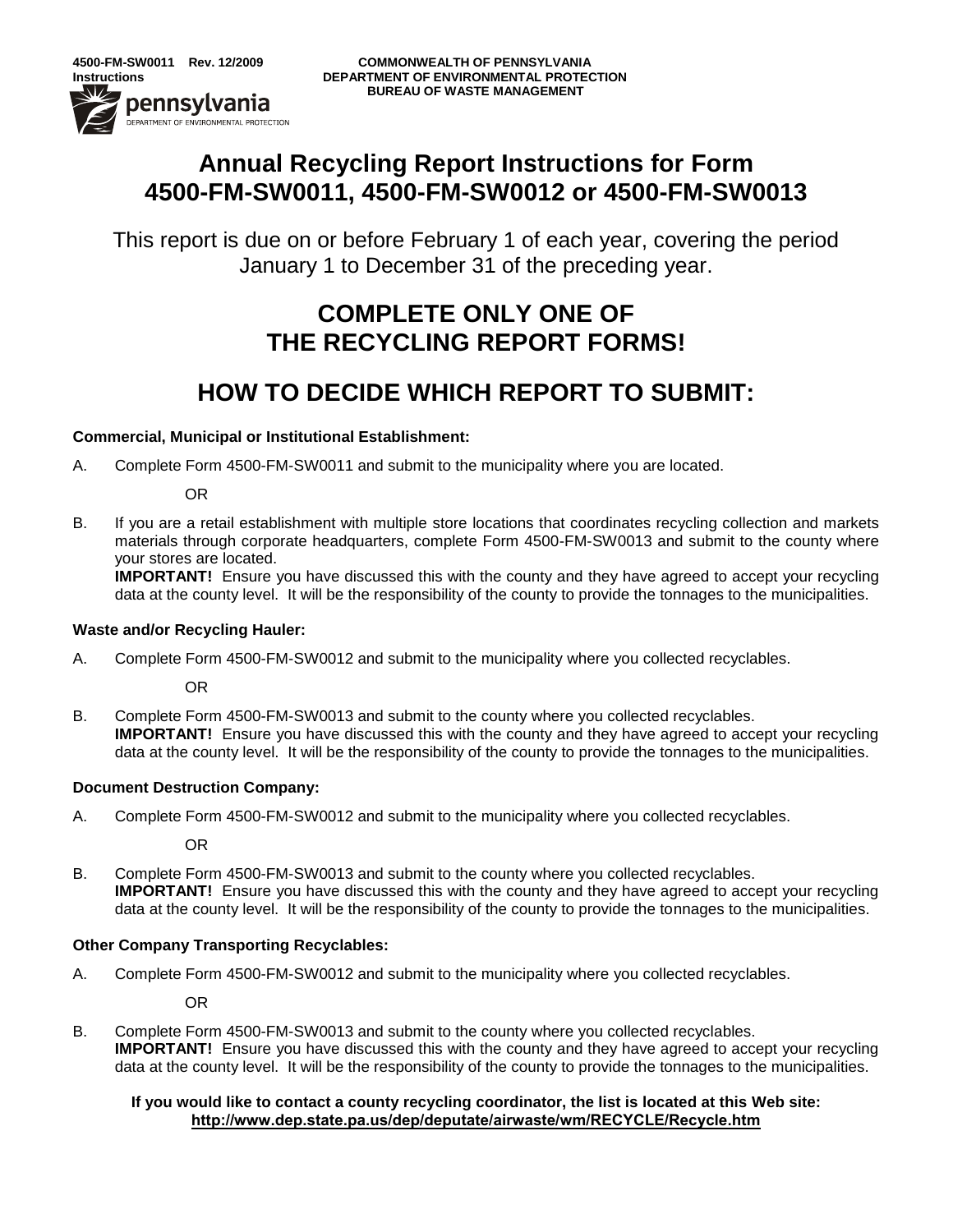

**4500-FM-SW0011 Rev. 12/2009 COMMONWEALTH OF PENNSYLVANIA Instructions Checklist DEPARTMENT OF ENVIRONMENTAL PROTECTION BUREAU OF WASTE MANAGEMENT**

### **ANNUAL RECYCLING REPORT INSTRUCTIONS CHECKLIST**

### **For Commercial, Municipal, Institutional Facilities**

This form is to be completed by commercial, municipal or institutional establishments in PA.

Commercial Establishment: An establishment engaged in non-manufacturing or non-processing business, including, but not limited to, stores, markets, office buildings, medical offices, restaurants, shopping centers and theaters.

Municipal Establishment: An establishment engaged in government work including, but not limited to, offices of the federal government, state government, cities, boroughs, incorporated towns, townships, counties and authorities.

Institutional Establishment: An establishment engaged in service including, but not limited to, hospitals, nursing homes, orphanages, schools and universities.

The information on this form will be used by the municipality where you are located to gauge your compliance with their recycling ordinance (if they have one) and to complete a recycling performance grant. The materials listed on the first page may be required by local ordinance to be recycled and, with the exception of the organics, can be used for the municipal recycling performance grant. The materials listed on the second page are common materials recycled, but they are not usually required to be recycled by local ordinance and cannot be used for the municipal recycling performance grant.

Please use the following checklist to complete form 4500-FM-SW0011:

 $\Box$  Insert the current reporting year (upper right-hand corner of form).

 $\Box$  Insert the county and municipality where your establishment is located.

Complete the information about your business. Please choose a primary business function which best describes your establishment. For instance:

- Manufacturing
- Office/Administrative Services (i.e. realtor, bank, insurance agent, etc)
- Wholesale/Retail
- Institution (i.e. school, hospital, nursing home, etc)
- Government
- Medical office (i.e. dentist, doctor, chiropractor, etc)
- Other explain in your own words

Check which best describes how recyclables are handled within your establishment. The definitions are as follows:

- Source separated all recyclables are kept separated from each other,
- Commingled two or more recyclables are collected together but fiber (i.e., paper & cardboard) is kept separate.
- Single stream all recyclables, including fiber, are collected together.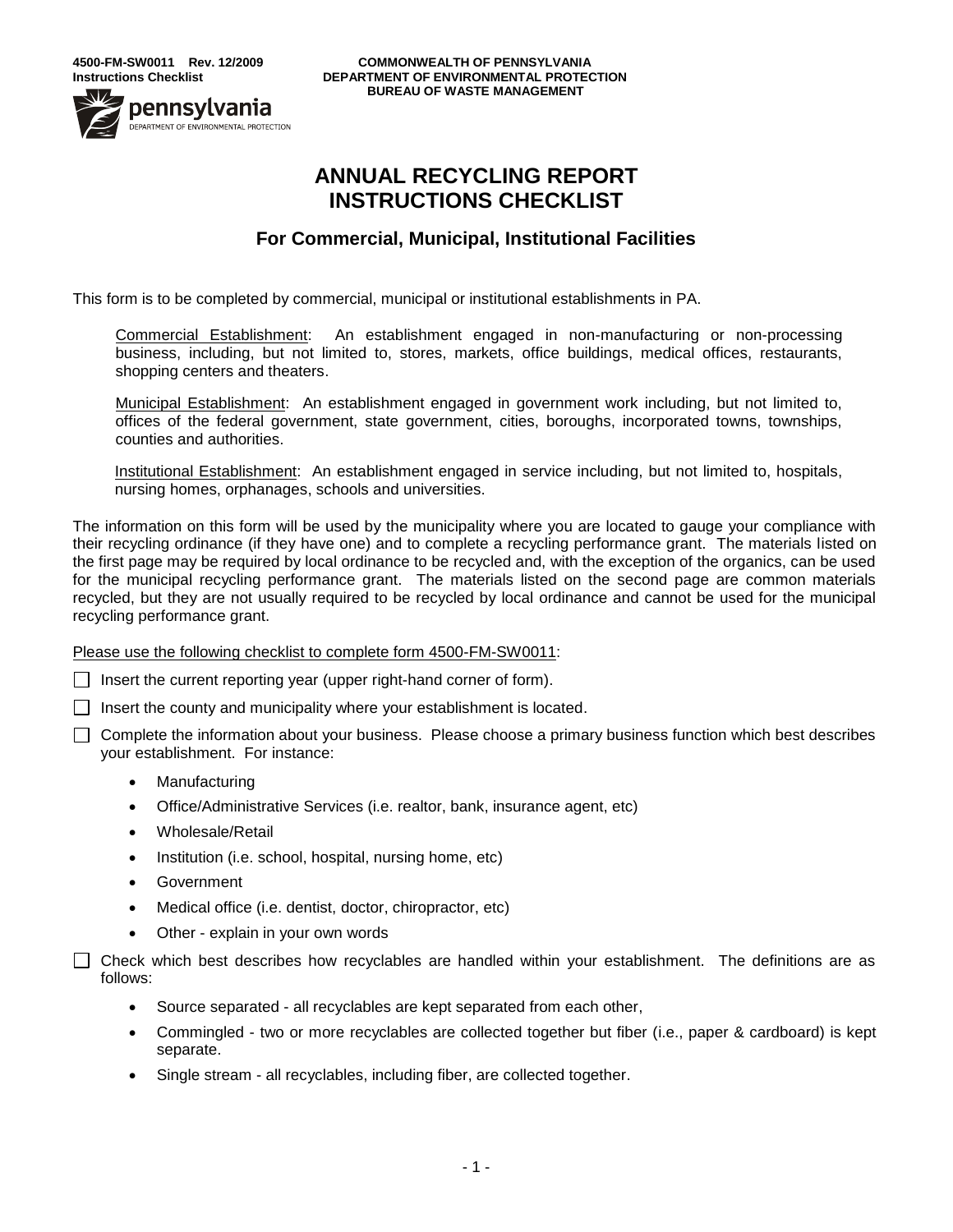$\Box$  Check which best describes how your recyclable materials are collected.

- If another company transports the recyclables from your location, please include the name of the hauler, document destruction company or other transporter in the space provided.
- If you transport your recyclables to a drop-off facility or take the materials to be recycled with a curbside recycling program, please note the name and location of the drop-off or curbside program in the space provided.

#### **If any of the above scenarios fits your situation no tonnages should be reported on this form. However, you must place a check mark beside the materials your establishment recycles in order for the municipality to know if you are in compliance with their recycling ordinance.**

- If you transport your recyclables to a recycling facility or other facility where the materials are weighed, please note the name of the recycling facility or other facility.
- $\Box$  Place a check beside the materials your establishment recycles.

**Report only post-consumer materials on this form**. Post-consumer material is material that has been used as a consumer item and then diverted from municipal solid waste for the purpose of collection and recycling. The term excludes material generated in manufacturing and converting processes such as manufacturing scrap and trimmings/cuttings. Also, print overruns, over-issue publications, and obsolete inventories that did not leave the generating facility would be classified as pre-consumer materials and should **not** be reported on this form.

**If you do not transport your own recyclables, do not enter tonnages on this form and skip over the boxed section of the instructions below!** The weights will be retrieved from the company providing recycling services to you; therefore it is very important you name the company providing recycling services.

| If you deliver your recyclables yourself, enter the tonnage of each material recycled. Do not report<br>tonnages if you have another company collecting your recyclables. Tonnages are only entered if you<br>transport the materials yourself to a recycling facility where the materials are weighed.                                                                                                                                                                                                                                                        |
|----------------------------------------------------------------------------------------------------------------------------------------------------------------------------------------------------------------------------------------------------------------------------------------------------------------------------------------------------------------------------------------------------------------------------------------------------------------------------------------------------------------------------------------------------------------|
| You must attach a legible weight ticket from your recycler for any materials recycled on page 1. A<br>weight ticket is not required for tonnages on Page 2.                                                                                                                                                                                                                                                                                                                                                                                                    |
| Subtract processing residue before entering your tonnages on this form. Processing residue is material that<br>is collected and weighed with recyclables, but is disposed rather than recycled. The recycling facility can<br>provide you with the % processing residue they produce at their facility. Processing residues vary greatly -<br>from 1% to 30%. You need to ask your recycler to tell you the % of material discarded from their facility and<br>subtract that % from your weight ticket amount. Do not report processing residues on this form. |
| If you deliver your materials commingled or single stream, please check the appropriate boxes to note the<br>recyclable materials in the mix, but only enter the tonnage beside commingled or single stream. Do not<br>estimate tonnages of each individual recyclable material in the commingled or single stream mix.                                                                                                                                                                                                                                        |
| Use the conversion chart on page 2 as necessary.                                                                                                                                                                                                                                                                                                                                                                                                                                                                                                               |

Sign and date the form.

 $\Box$ П

Submit to the municipality where you are located by Feb. 1.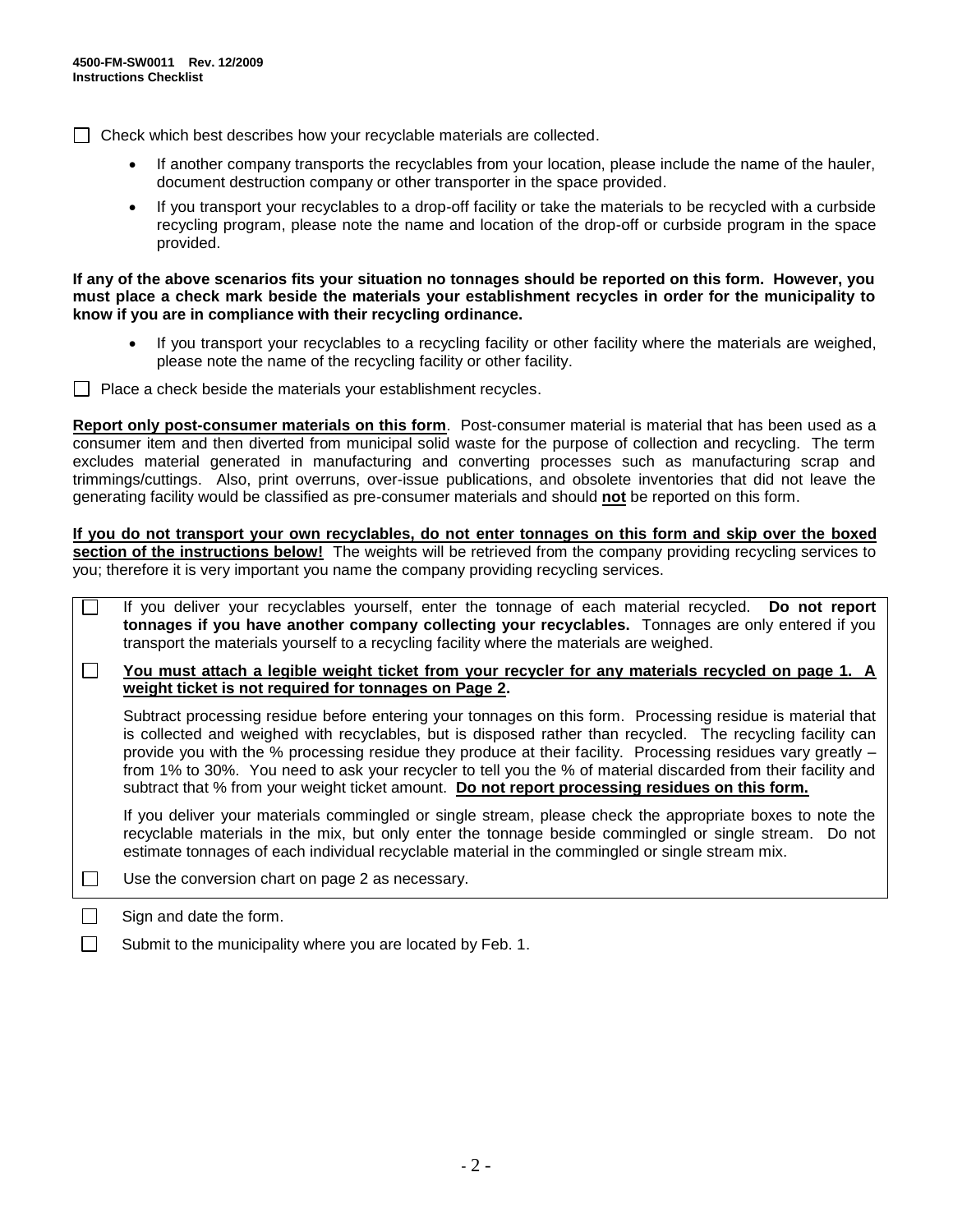**4500-FM-SW0011 Rev. 12/2009 Form**



#### **COMMONWEALTH OF PENNSYLVANIA DEPARTMENT OF ENVIRONMENTAL PROTECTION BUREAU OF WASTE MANAGEMENT**

**ANNUAL RECYCLING REPORT**

For the period: January 1,  $20$  to December 31,  $20$ 

| Due: Feb. 1 of the following year |
|-----------------------------------|
| To: Municipality where            |

| ιv. | <b>INCHILDRESS MICHEL</b>  |
|-----|----------------------------|
|     | recyclables were generated |

| <b>County Name:</b>                                                                                                                                                                                                                                                                                                                                                                                                                                                                                                                                                                                                                                                                                                                                                                                                                                                                                                                                                                              |                                                                              | <b>Municipality Name:</b>                                                                                          |                                        |  |  |
|--------------------------------------------------------------------------------------------------------------------------------------------------------------------------------------------------------------------------------------------------------------------------------------------------------------------------------------------------------------------------------------------------------------------------------------------------------------------------------------------------------------------------------------------------------------------------------------------------------------------------------------------------------------------------------------------------------------------------------------------------------------------------------------------------------------------------------------------------------------------------------------------------------------------------------------------------------------------------------------------------|------------------------------------------------------------------------------|--------------------------------------------------------------------------------------------------------------------|----------------------------------------|--|--|
| <b>Name of Establishment:</b>                                                                                                                                                                                                                                                                                                                                                                                                                                                                                                                                                                                                                                                                                                                                                                                                                                                                                                                                                                    |                                                                              |                                                                                                                    |                                        |  |  |
| <b>Address:</b>                                                                                                                                                                                                                                                                                                                                                                                                                                                                                                                                                                                                                                                                                                                                                                                                                                                                                                                                                                                  |                                                                              | City:                                                                                                              | Zip Code:                              |  |  |
| Email:                                                                                                                                                                                                                                                                                                                                                                                                                                                                                                                                                                                                                                                                                                                                                                                                                                                                                                                                                                                           |                                                                              | Telephone:                                                                                                         | Fax:                                   |  |  |
| <b>Primary Business Function:</b>                                                                                                                                                                                                                                                                                                                                                                                                                                                                                                                                                                                                                                                                                                                                                                                                                                                                                                                                                                |                                                                              |                                                                                                                    |                                        |  |  |
| $\Box$ Commingled<br>How does your establishment handle recyclable materials? $\Box$ Source-separated<br>□ Single Stream<br>How are your recyclable materials collected?<br>Collected by recycling facility or broker (name):<br>$\Box$ Collected by private hauler (name):<br>Collected by confidential document destruction company (name):<br>Establishment delivers materials to drop-off or curbside program (location): _______________________<br>If any of the above methods are used to collect your recyclable materials, do not include weights in the list below.<br>Actual weights will be retrieved from your service provider or drop-off facility.<br>Establishment delivers materials to recycling facility (name):<br>Other (please specify):<br>CHECK the box in front of each post-consumer* material that your establishment recycled.<br>1.<br>If your establishment marketed your own recyclables, enter the weight in tons and attach a legible weight ticket from<br>2. |                                                                              |                                                                                                                    |                                        |  |  |
|                                                                                                                                                                                                                                                                                                                                                                                                                                                                                                                                                                                                                                                                                                                                                                                                                                                                                                                                                                                                  |                                                                              |                                                                                                                    |                                        |  |  |
| your recycler. Subtract processing residue** before entering your weights below.                                                                                                                                                                                                                                                                                                                                                                                                                                                                                                                                                                                                                                                                                                                                                                                                                                                                                                                 |                                                                              | Note: If you use a commingled or single stream collection system, check the boxes beside each material in the mix. |                                        |  |  |
| <b>Material Type</b>                                                                                                                                                                                                                                                                                                                                                                                                                                                                                                                                                                                                                                                                                                                                                                                                                                                                                                                                                                             | <b>Weight</b>                                                                | <b>Material Type</b>                                                                                               | Weight                                 |  |  |
| <b>Single Stream:</b>                                                                                                                                                                                                                                                                                                                                                                                                                                                                                                                                                                                                                                                                                                                                                                                                                                                                                                                                                                            | [SS1]                                                                        | <b>Metal Cans and Bottles:</b>                                                                                     |                                        |  |  |
| (All recyclables, including fiber, collected together)                                                                                                                                                                                                                                                                                                                                                                                                                                                                                                                                                                                                                                                                                                                                                                                                                                                                                                                                           |                                                                              | <b>Aluminum Cans</b>                                                                                               | [AA1]                                  |  |  |
| Commingled:<br>(2 or more recyclables collected together, fiber separate)                                                                                                                                                                                                                                                                                                                                                                                                                                                                                                                                                                                                                                                                                                                                                                                                                                                                                                                        | [XXX]                                                                        | Steel & Bimetallic (Tin) Cans                                                                                      | [FO2]                                  |  |  |
| Paper:                                                                                                                                                                                                                                                                                                                                                                                                                                                                                                                                                                                                                                                                                                                                                                                                                                                                                                                                                                                           |                                                                              | <b>Mixed Cans</b>                                                                                                  | [MX2]                                  |  |  |
| Paper: Cardboard                                                                                                                                                                                                                                                                                                                                                                                                                                                                                                                                                                                                                                                                                                                                                                                                                                                                                                                                                                                 | [CO1]<br>$\overline{\phantom{a}}$ . The contract of $\overline{\phantom{a}}$ | <b>Plastics:</b>                                                                                                   |                                        |  |  |
| Paper: Magazines & Catalogs                                                                                                                                                                                                                                                                                                                                                                                                                                                                                                                                                                                                                                                                                                                                                                                                                                                                                                                                                                      | [PA1]                                                                        | Plastic: PET                                                                                                       | [PL1]                                  |  |  |
| Paper: Mixed/Other (junk mail,                                                                                                                                                                                                                                                                                                                                                                                                                                                                                                                                                                                                                                                                                                                                                                                                                                                                                                                                                                   | [PA3]                                                                        | Plastic: HDPE                                                                                                      | [PL2]                                  |  |  |
| paper bags, paperboard,                                                                                                                                                                                                                                                                                                                                                                                                                                                                                                                                                                                                                                                                                                                                                                                                                                                                                                                                                                          |                                                                              | Plastic: PVC                                                                                                       | [PL3]<br>$\overline{\phantom{a}}$      |  |  |
| $etc.$ )                                                                                                                                                                                                                                                                                                                                                                                                                                                                                                                                                                                                                                                                                                                                                                                                                                                                                                                                                                                         |                                                                              | Plastic: LDPE                                                                                                      | [PL4]<br>$\overline{\phantom{a}}$      |  |  |
| Paper: Newsprint                                                                                                                                                                                                                                                                                                                                                                                                                                                                                                                                                                                                                                                                                                                                                                                                                                                                                                                                                                                 | [PA2]                                                                        | Plastic: PP                                                                                                        | [PL5]                                  |  |  |
| Paper: Office Paper (all grades) [PA4]                                                                                                                                                                                                                                                                                                                                                                                                                                                                                                                                                                                                                                                                                                                                                                                                                                                                                                                                                           |                                                                              | Plastic: PS                                                                                                        | [PL6]                                  |  |  |
| Paper: Phone Books                                                                                                                                                                                                                                                                                                                                                                                                                                                                                                                                                                                                                                                                                                                                                                                                                                                                                                                                                                               | [PA6]                                                                        | Plastic: Film                                                                                                      | [PL8]                                  |  |  |
| <b>Glass Bottles and Jars:</b>                                                                                                                                                                                                                                                                                                                                                                                                                                                                                                                                                                                                                                                                                                                                                                                                                                                                                                                                                                   |                                                                              | Plastic: Mixed                                                                                                     | [PL7]                                  |  |  |
| Glass: Brown                                                                                                                                                                                                                                                                                                                                                                                                                                                                                                                                                                                                                                                                                                                                                                                                                                                                                                                                                                                     | [GL4]                                                                        | Plastic: Other                                                                                                     | [PL9]                                  |  |  |
| Glass: Clear                                                                                                                                                                                                                                                                                                                                                                                                                                                                                                                                                                                                                                                                                                                                                                                                                                                                                                                                                                                     | [GL1]<br><u> 1990 - Jan Barnett, politik e</u>                               | Organics:                                                                                                          |                                        |  |  |
| Glass: Green<br>Glass: Mixed                                                                                                                                                                                                                                                                                                                                                                                                                                                                                                                                                                                                                                                                                                                                                                                                                                                                                                                                                                     | [GL3]<br>[GL2]                                                               | Food Waste<br>Wood Waste                                                                                           | [FW1]<br>[WW1]<br><u>and the state</u> |  |  |

**\*Report only post-consumer materials on this form**. **Post-consumer material**: Material that has been used as a consumer item and then diverted from municipal solid waste for the purpose of collection and recycling. The term excludes material generated in manufacturing and converting processes such as manufacturing scrap and trimmings/cuttings. Also, print overruns, overissue publications, and obsolete inventories that did not leave the generating facility would be classified as pre-consumer materials and should **not** be reported on this form.

**\*\*Processing residue:** Material that is collected and weighed with recyclables, but is disposed rather than recycled.